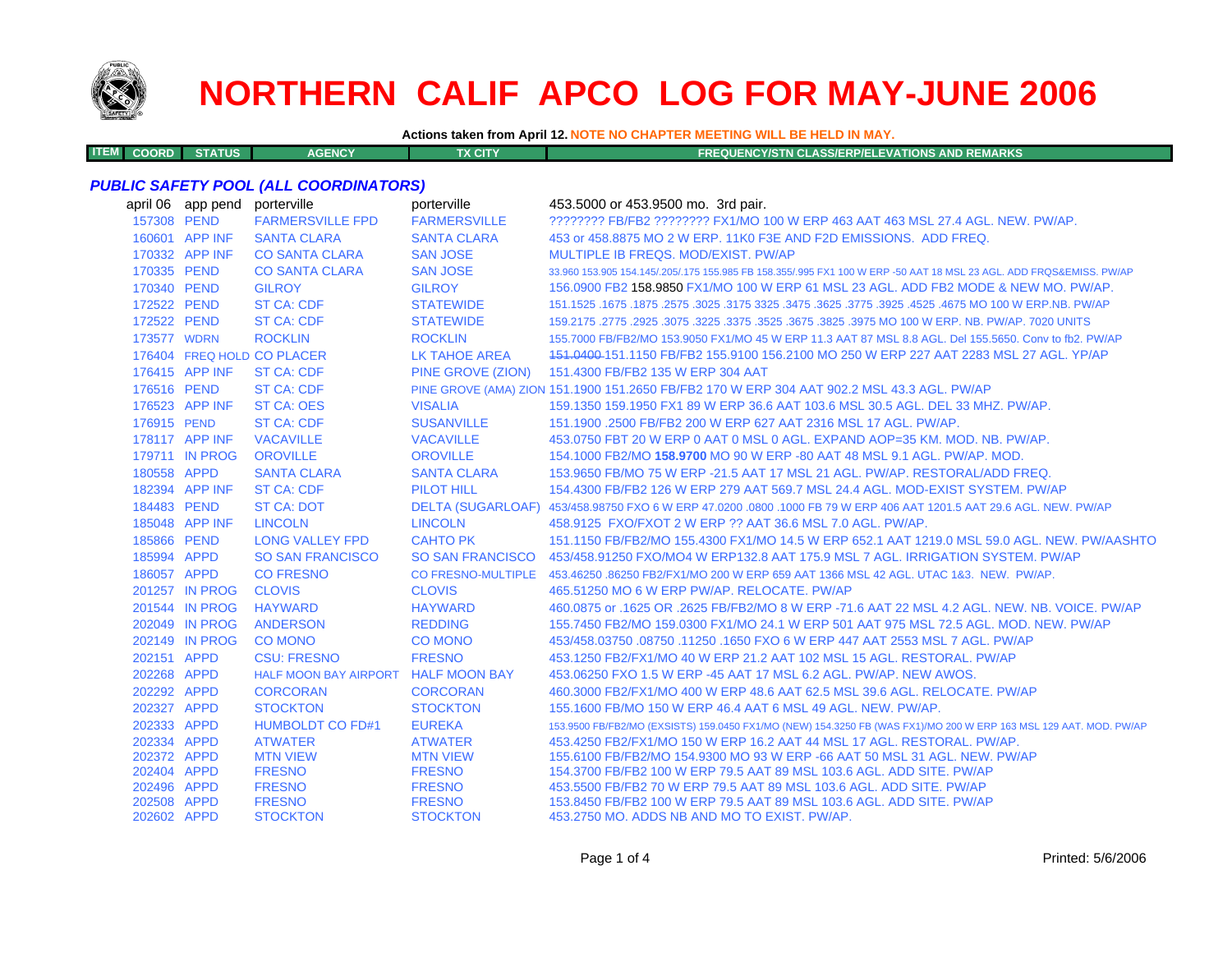#### **Actions taken from April 12. NOTE NO CHAPTER MEETING WILL BE HELD IN MAY.**

| <b>ITEM</b> | <b>COORD</b>               | <b>STATUS</b>                    | <b>AGENCY</b>                                           | <b>TX CITY</b>                       | <b>FREQUENCY/STN CLASS/ERP/ELEVATIONS AND REMARKS</b>                                                                                                                                                              |
|-------------|----------------------------|----------------------------------|---------------------------------------------------------|--------------------------------------|--------------------------------------------------------------------------------------------------------------------------------------------------------------------------------------------------------------------|
|             | 202603 APPD                |                                  | <b>STOCKTON</b>                                         | <b>STOCKTON</b>                      | 460,0500 MO 4 W. ADDS NB AND MOS TO EXIST. PW/AP                                                                                                                                                                   |
|             | 202604 APPD                |                                  | <b>STOCKTON</b>                                         | <b>STOCKTON</b>                      | 460.3250 .4250 FB 170 W ERP. ADDS FB TO FB2, MO AND NB TO EXIST. PW/AP.                                                                                                                                            |
|             | 202605 APPD                |                                  | <b>STOCKTON</b>                                         | <b>STOCKTON</b>                      | 155,05500 FB 100 W ERP 41 AAT 6 MSL 49 AGL, ADD NB & FB TO EXIST FB2, PW/AP.                                                                                                                                       |
|             | 202606 APPD                |                                  | <b>STOCKTON</b>                                         | <b>STOCKTON</b>                      | 460.0750 2000 .2500 .4000 FB/FB2 500 W ERP 28 AAT 6 MSL 49 AGL. ADDS SITE & NB. PW/AP                                                                                                                              |
|             | 202607 APPD                |                                  | <b>STOCKTON</b>                                         | <b>STOCKTON</b>                      | 460,5500,6000 FB/MO 85 W ERP 28 AAT 6 MSL 49 AGL, ADD FB TO FB2, ADD NB, PW/AP,                                                                                                                                    |
|             | 202608 WDRN                |                                  | <b>STOCKTON</b>                                         | <b>STOCKTON</b>                      | 155.4000 FB/MO 330 W ERP 30 AAT 5 MSL 25 AGL. NEW. PW/AP.                                                                                                                                                          |
|             | 202609 APPD                |                                  | <b>STOCKTON</b>                                         | <b>STOCKTON</b>                      | 453,7000 FB/FB2 330 W ERP 21 AAT 5 MSL 25 AGL. EXIST SYS MOD, ADD NEW STN.                                                                                                                                         |
|             | 202612 APPD                |                                  | <b>ST CA: DOT</b>                                       |                                      | YREKA/ETNA/H'BROOI 453/458.06250 .51250 .4875 FXO 5&25 W ERP V AAT MSL 620-1873 AGL 6-12. NEW. PW/AP                                                                                                               |
|             |                            | 202697 IN PROG                   | <b>BAY AREA AQMD</b>                                    | <b>SAN FRANCISCO</b>                 | 72.1000 FXO 1 W ERP ?? AAT ?? MSL 21.3 AGL. F1D. NEW.                                                                                                                                                              |
|             | 500249 APPD                |                                  | <b>DENAIR</b>                                           | <b>DENAIR</b>                        | 453/458.98750 MO 2 W ERP. NB. PW/AASHTO.                                                                                                                                                                           |
|             | 202721 APPD                |                                  | <b>STOCKTON</b>                                         | <b>STOCKTON</b>                      | 453.7500 MO 100 W ERP. ADDS NB. PW/AP.                                                                                                                                                                             |
|             | 202728 APPD                |                                  | <b>STOCKTON</b>                                         | <b>STOCKTON</b>                      | 460.6250 FB/FB2 45 W ERP 30 AAT 5 MSL 23 AGL. ADDS NEW SITE ON EXIST FREQ. ADD NB. PW/AP                                                                                                                           |
|             | 202809 APPD<br>202815 APPD |                                  | SELMA KINGSBURG CO SAN DIS KINGSBURG<br><b>SARATOGA</b> | <b>SARATOGA</b>                      | 72.1000 FXO 1 W ERP 3.2 AAT 87 AGL 6.1 AGL. NEW. CLOCK SYNC SYSTEM. PW/AP.                                                                                                                                         |
|             | 790518 APPD                |                                  | DEL TACO #129                                           | <b>FAIROAKS (SAC)</b>                | 37.0800 FB 37.9600 FX1 60 W ERP -135 AAT 144.1 MSL 18.3 AGL. RELOCATE. MUT AID SYS PW/AP.<br>30.840 31.240 33.160 33.400 35.020 151.8350 151.8950 154.4900 154.5150 154.540 457.5125 .5875 468.4875 .7625 469.6375 |
|             |                            |                                  |                                                         |                                      | 467.7625 468.4875 MO 2W NB. IG/PCIA.                                                                                                                                                                               |
|             | 790605 APPD                |                                  | DEL TACO #583                                           | <b>SACRAMENTO</b>                    | 30.840 31.240 33.160 33.400 35.020 151.8350 151.8950 154.4900 154.5150 154.540 457.5125 .5875 468.4875 .7625 469.6375                                                                                              |
|             |                            |                                  |                                                         |                                      | 467.7625 468.4875 MO 2W NB. IG/PCIA.                                                                                                                                                                               |
|             | 790634 APPD                |                                  | DEL TACO #887                                           | <b>SACRAMENTO</b>                    | 30.840 31.240 33.160 33.400 35.020 151.8350 151.8950 154.4900 154.5150 154.540 457.5125 .5875 468.4875 .7625 469.6375                                                                                              |
|             |                            |                                  |                                                         |                                      | 467.7625 468.4875 MO 2W NB. IG/PCIA.                                                                                                                                                                               |
|             | 790649 APPD                |                                  | DEL TACO 3967                                           | <b>ELK GROVE</b>                     | 30.840 31.240 33.160 33.400 35.020 151.8350 151.8950 154.4900 154.5150 154.540 457.5125 .5875 468.4875 .7625 469.6375                                                                                              |
|             |                            |                                  |                                                         |                                      | 467.7625 468.4875 MO 2W NB. IG/PCIA.                                                                                                                                                                               |
|             | 790604 APPD                |                                  | DEL TACO 3581                                           | <b>CITRUS HEIGHTS</b>                | 30.840 31.240 33.160 33.400 35.020 151.8350 151.8950 154.4900 154.5150 154.540 457.5125 .5875 468.4875 .7625 469.6375                                                                                              |
|             |                            |                                  |                                                         |                                      | 467.7625 468.4875 MO 2W NB. IG/PCIA.                                                                                                                                                                               |
|             | 870536 APPD                |                                  | <b>SKIP MAY</b>                                         | <b>ELMIRA/FT BRAGG</b>               | 160.1700 173.2250 160.2000 MO6 25 W ERP. IG/PCIA.                                                                                                                                                                  |
|             | 202920 APPD                |                                  | <b>ROSEVILLE</b>                                        | <b>ROSEVILLE</b>                     | 453/458.6500 .8250 FXO/FXOT 2 W ERP. 2 SCADA SYSTEMS. NB. PW/AP.                                                                                                                                                   |
|             |                            | 104830 DENIED                    | <b>UNITED IND HEALTH SVC ARCADIA</b>                    |                                      | 155.2650 5 W ERP MO WB. ADJ CHNL CONCERN CI FORTUNA FB2                                                                                                                                                            |
|             |                            | 202999 IN PROG                   | <b>ST CA: P&amp;R</b>                                   |                                      | AUB/WIEMAR/A'GATE 453/458.8250 460/465.2500 FXO 125 W ERP N-S AZIMUTHS 226 AAT 654 MSL 21 AGL, NB, PW/AP                                                                                                           |
|             | 340009 APPD                |                                  | <b>GARAMENDI</b>                                        | <b>EXETER/VISALIA</b>                | 453.01250 FB8/FX1T/MO8 12 W ERP 808 AAT 1737 MSL 20 AGL. ADDS @ MULTI SITES. YG/PCIA                                                                                                                               |
|             |                            | 203100 IN PROG                   | <b>CO SONOMA</b>                                        | <b>CO SONOMA</b>                     | 460,6000 MO/MO3 2 W ERP. PW/AP.                                                                                                                                                                                    |
|             |                            | 203176 IN PROG<br>203176 IN PROG | ST CA: CHP<br>ST CA: CHP                                | <b>STATEWIDE</b><br><b>STATEWIDE</b> | 39.200 .260 .340 .360 .420 .440 .680 .720 .800 .880 MO 100 W ERP. PW/AP.<br>42.040 140 .580 .860 .900 .940 MO 100 W ERP. PW/AP.                                                                                    |
|             |                            | 203176 IN PROG                   | ST CA: CHP                                              | <b>STATEWIDE</b>                     | 44.620 .660 .700 .740 .940 .980 45.060 MO 100 W ERP. PW/AP.                                                                                                                                                        |
|             |                            | 203176 IN PROG                   | ST CA: CHP                                              | <b>STATEWIDE</b>                     | 460/465.3750 MO 50 W ERP. PW/AP.                                                                                                                                                                                   |
|             |                            |                                  |                                                         |                                      |                                                                                                                                                                                                                    |
|             | 203224 APPD                |                                  | <b>CO PLACER</b>                                        | <b>GRASS VALLEY/AUBURN</b>           | 159.1200 FX1 NEW STATION (GRASS VALLEY) /MOVE TOWER AT AUBURN. PW/AP.                                                                                                                                              |
|             |                            | 203237 IN PROG                   | <b>OCCIDENTAL CSD</b>                                   | <b>OCCIDENTAL</b>                    | 154.0850 FB/FB2/MO 158.8950 FX1/MO NEW. PW/AP.                                                                                                                                                                     |
|             |                            | 203253 IN PROG                   | <b>STOCKTON</b>                                         | <b>STOCKTON</b>                      | 458.11250 465.61250 .58750 63750 MO 2 W ERP. NB. PW/AP.                                                                                                                                                            |
|             | 203308 APPD                |                                  | <b>SAN MATEO PREHOSP</b>                                | PESCADERO                            | 155,4000 FB/FB2/MO 159,0750 MO 200 W ERP 64.7 AAT 146 MSL 21 AGL, REORG LIC, PW/AP                                                                                                                                 |
|             |                            | 203317 IN PROG                   | <b>HANFORD</b>                                          | <b>HANFORD</b>                       | 460.2000 .3750 FB/FB2/FX1/MO 250 W ERP EXSISTS. ADD NB. PW/AP.                                                                                                                                                     |
|             | 203321 APPD                |                                  | CO INYO                                                 | <b>BAKER</b>                         | 154.7250 FB2 250 W ERP 200.8 AAT 640 MSL 42.7 AGL. ADDS TO EXSIST. PW/AP MAX ERP 152 W.                                                                                                                            |
|             | 203331 APPD                |                                  | CO FRESNO                                               | CO FRESNO                            | 158.8350 MO 100 W ERP ONLY ADDS NB. PW/AP                                                                                                                                                                          |
|             | 203334 APPD                |                                  | CO FRESNO                                               | CO FRESNO                            | MED 1-10 MO 30 W ERP. INCR MO#. ADD NB. PW/AP                                                                                                                                                                      |
|             | 203335 APPD                |                                  | <b>CO FRESNO</b>                                        | CO FRESNO                            | 159.0750 MO ONLY ADDS NB. PW/AP.                                                                                                                                                                                   |
|             | 203343 APPD                |                                  | CO FRESNO                                               | CO FRESNO                            | 154.9500 FB/FB2 18.1 AAT 5 W ERP 90.5 MSL 25.6 AGL. DEL 1 SITE ADD 2. ADD NB. PW/AP.                                                                                                                               |
|             | 203349 APPD                |                                  | CO FRESNO                                               | CO FRESNO                            | 154.8750 155.5350 156.0300 158.7900 158.8800 158.9550 158.9700 159.1500 458.4500 MO ONLY ADD NB                                                                                                                    |
|             | 500388 APPD                |                                  | <b>REEDLY</b>                                           | <b>REEDLY</b>                        | 453/458.91250 MO 2 W ERP F3&F2. NEW. PW/IMSA.                                                                                                                                                                      |
|             |                            | ??? APPD                         | <b>NEW WEST FOODS</b>                                   | <b>PLACERVILLE</b>                   | .30.840, 31.240, 33.160, 33.400, 35.020, 151.835 .895, 154.490 .515 .540 MO 1-3 W ERP. NB. IG/PCIA                                                                                                                 |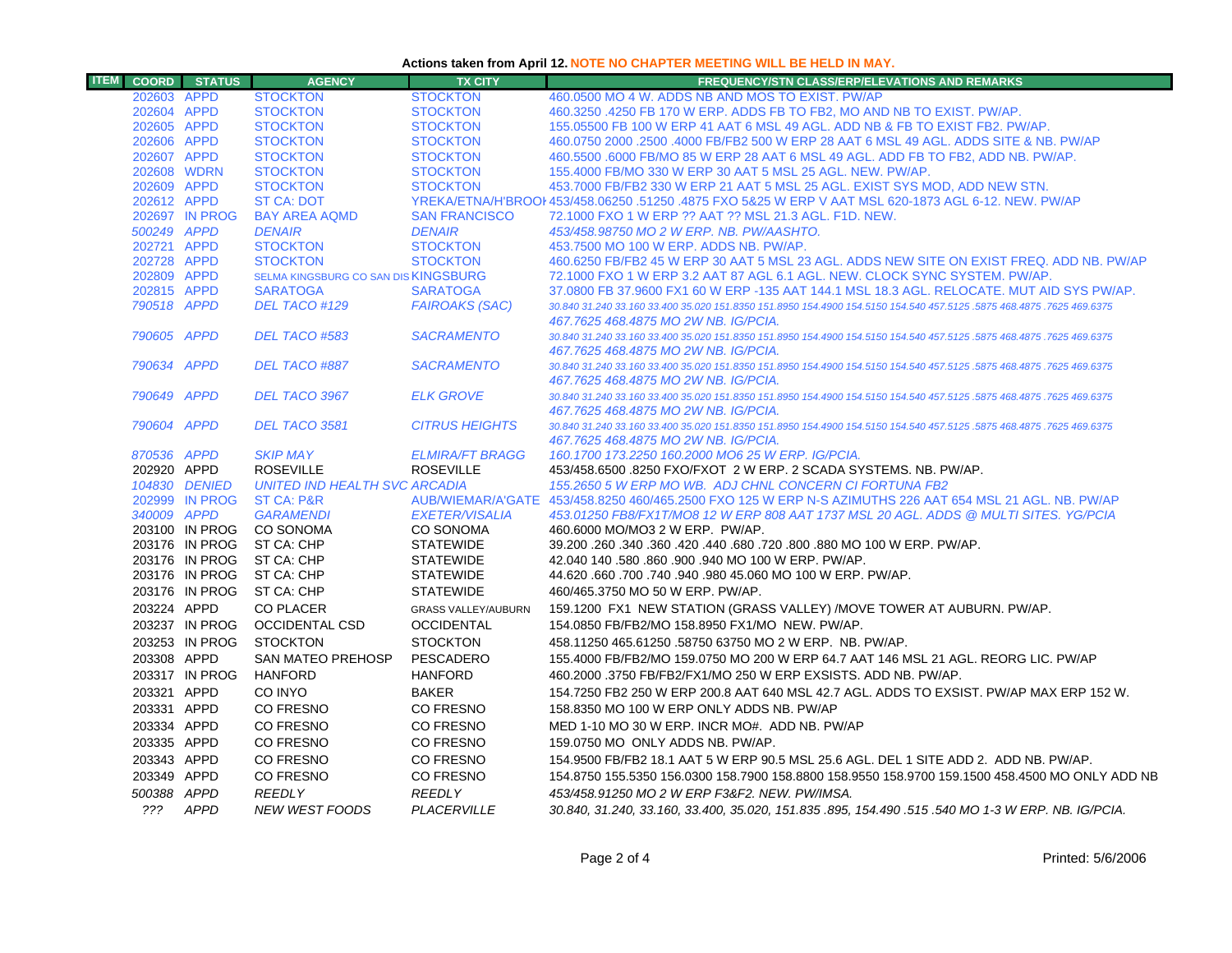| <b>ITEM</b> | <b>COORD</b>     | <b>STATUS</b>  | <b>AGENCY</b>                                     | <b>TX CITY</b>   | <b>FREQUENCY/STN CLASS/ERP/ELEVATIONS AND REMARKS</b>                                                             |
|-------------|------------------|----------------|---------------------------------------------------|------------------|-------------------------------------------------------------------------------------------------------------------|
|             | 605499           | COND           | PG&E                                              | VACAVILLE        | DEL 156.6050 ADD 153.7250 FB/MO 368 W ERP 562 AAT 810 MSL 35.7 AGL. IMPACTS OES LG. IG/UTC.                       |
|             | 470-512 MHz POOL |                |                                                   |                  |                                                                                                                   |
|             |                  | 202214 IN PROG | <b>CO MARIN</b>                                   | <b>BODEGA</b>    | 483.9500 .3750 484.8750 490.8000 488.9750 489.3250 .7000 490.1000 .3750                                           |
|             |                  |                | <b>CONTINUES</b>                                  |                  | FB/FB2 200 W ERP 39 AAT 218 MSL 30 AGL. ADD TO EXIST, YP/AP.                                                      |
|             |                  | 202278 IN PROG | <b>CO MARIN</b>                                   |                  | CO MARIN & SONOMA 483.6525 .1750 485.6250 484.2000 489.8500 FB2/MO 200 W ERP 566 AAT 745 MSL 60.7 AGL. NEW, PW/AP |
|             | 104315 APPD      |                | <b>MOBILE RELAY ASSOC</b>                         | <b>LOS GATOS</b> | 483.56250 FB6/FX1T/MO6 400 W ERP 707 AAT 42 AGL. IG/EWA.                                                          |
|             | 175742 APPD      |                | <b>CRYSTAL SMR</b>                                | <b>MT VACA</b>   | 488.53750 FB6/MO 100 W ERP 660 AAT 829 MSL 61 AGL. IG/EWA. NB                                                     |
|             | 161724 APPD      |                | <i>MOBILE RELAY ASSOC</i>                         | - SF             | 483.36250 FB6/FX1T/MO 163 W ERP 114 AAT 23 MSL 117 AGL. NB. ADDS NEW SITE. IG.                                    |
|             | 112926 APPD      |                | <i>MOBILE RELAY ASSOC</i>                         | <i>LIVERMORE</i> | 489.71250 FB6/FX1T/MO6 250 W ERP 126 AAT 335 MSL 39.6 AGL. NEW. IG/PCIA                                           |
|             | 142006 APPD      |                | <i>MOBILE RELAY ASSOC</i>                         | FAIRFAX          | 489.83750 FB6/FX1T/MO6 1000 W ERP 612 AAT 762 MSL 21 AGL. NEW. IG/PCIA                                            |
|             |                  | 201279 IN PROG | CO CONTRA COSTA                                   | <b>ORINDA</b>    | 482.7250 489.2500 490.0500 FB8/MO 33 W ERP 487 AAT 583 MSL 43 AGL. PW/AP                                          |
|             |                  | 201289 IN PROG | CO CONTRA COSTA                                   | <b>MARTINEZ</b>  | .482.5750 483.0000 483.4000 483.7750 FB8/MO8 137 W ERP 239 AAT 273 MSL 36.6 AGL. PW/AP. NEW                       |
|             |                  |                | 800 MHz PURLIC SAFETY (GP_VP_GE_VF) & CommLlisers |                  |                                                                                                                   |

**Actions taken from April 12. NOTE NO CHAPTER MEETING WILL BE HELD IN MAY.**

## *800 MHz PUBLIC SAFETY (GP, YP, GF, YF) & Comml Users*

|             | 156156 APP INF | CHABOT-LOS POSADAS HAYWARD |                                                                                                                                                                                                                               | 222.2222 FB2/MO 65 W ERP 22 AAT 12.1 MSL 10.5 AGL. NEW GP/AP.                                           |
|-------------|----------------|----------------------------|-------------------------------------------------------------------------------------------------------------------------------------------------------------------------------------------------------------------------------|---------------------------------------------------------------------------------------------------------|
|             |                | 176408 FREQ HLD ST CA: P&R | PINE GROVE (ZION)                                                                                                                                                                                                             | 856.7375 858.7625 FB/FB2/FX1/MO 184 W ERP 282.9 AAT 902 MSL 43.3 AGL. ADD 2N CHNL MINOR MODS. GP/AF     |
|             | 180044 APP INF | <b>CO NAPA</b>             | BERRYESSA PK                                                                                                                                                                                                                  | 856,96250 FB 280 W ERP 647.2 AAT 932 MSL 6.1 AGL, ADD TO EXIST, GP/AP, MOB DATA,                        |
|             | 181958 APP INF | OAKLAND                    | <b>OAKLAND</b>                                                                                                                                                                                                                | 858.93750 FB2/FX1/MO 105 W ERP -3 AAT 91.4 MSL 18.9 AGL, ADD NEW FREQ, PW/AP                            |
| 183985 PEND |                | ST CA: DOT                 |                                                                                                                                                                                                                               | LEE VINING (CONWAY 859.73750 FB/FB2 860.98750 FB 496 W ERP 98 AAT 2560 MSL 30.5 AGL. MOD. GP/AP.        |
| 185065 APPD |                | ST CA: DOT                 |                                                                                                                                                                                                                               | WILLOW CREEK(HUM) 857.73750 FB/FB2/FX1/MO 35 W ERP 834 AAT 1509 MSL 46 AGL. MOD. ADD 6.1 M FX1S. GP/AP. |
| 202471 APPD |                | ST CA: DOT                 |                                                                                                                                                                                                                               | SHOSHONE (INYO) 811.73750 FX1 221 W ERP -168.9 AAT 480 MSL 12.2 AGL. 10 dB@152º CHNG FREQ. GP/AP        |
|             | 202627 IN PROG | <b>STOCKTON</b>            | <b>STOCKTON</b>                                                                                                                                                                                                               | 856.23750 859.48750 FB/FB2/MO 75 W ERP 40.3 AAT 5.8 MSL 122 AGL, EXIST, ADD SITE, GP/AP                 |
| 202713 APPD |                | ST CA: P&R                 |                                                                                                                                                                                                                               | LOS BANOS (BASALT) 856.93750 FB/FB2 220 W ERP 296 AAT 520 MSL 21.3 AGL. CHNG ANT PATTERN. GP/AP.        |
|             | 180559 WDRN    | CO CONTRA COSTA            | <b>RICHMOND</b>                                                                                                                                                                                                               | 859.46250 FB/MO 250 W ERP 148 AAT 204 MSL 15 AGL, GP/AP                                                 |
| 181957 APPD |                | CI/CO SF                   | @SFO                                                                                                                                                                                                                          | 860.43750 FB2/FX1/MO 150 W ERP -30 AAT 2 MSL 23 AGL. INCR MO #. GP/AP                                   |
| 181766 APPD |                | CI/CO SF                   | Q SFO And All Contracts and All Contracts and All Contracts and All Contracts and All Contracts and All Contracts and All Contracts and All Contracts and All Contracts and All Contracts and All Contracts and All Contracts | 859.43750 FB2/FX1/MO 150 W ERP -30 AAT 2 MSL 23 AGL. INCR MO#, GP/AP                                    |
| 181767 APPD |                | CI/CO SF                   | <b>@SFO</b>                                                                                                                                                                                                                   | 860.46250 FB2/FX1/MO 150 W ERP -30 AAT 2 MSL 23 AGL. INCR MO#. GP/AP                                    |
| 09637 APPD  |                | LORI OCEGUDA               |                                                                                                                                                                                                                               | DUNLAP(S BENITO CO 860.38750 FB2/MO 50 W ERP 1907 AAT 1415 MSL 15 AGL. GO/EWA                           |
| 092708 APPD |                | LORI OCEGUDA               |                                                                                                                                                                                                                               | IDRIA (S BENITO CO) 856.38750 FB2/MO 50 W ERP 726 AAT 1586 MSL 48 AGL. GO/EWA.                          |
| 093137 APPD |                | <b>WM LOVELY</b>           |                                                                                                                                                                                                                               | DUNLAP(S BENITO CO 858.31250 FB2/MO 50 W ERP 1907 AAT 1415 MSL 15 AGL. GO/EWA.                          |
| 093541 APPD |                | <b>SAM GARDALI</b>         |                                                                                                                                                                                                                               | IDRIA (S BENITO CO) 858.38750 FB2/MO 7100 W ERP 26 AAT 1586 MSL 48 AGL. GO/EWA.                         |
| 093208 APPD |                | WM LOVELY                  |                                                                                                                                                                                                                               | IDRIA (S BENITO CO) 857.38750 FB2/MO 100 W ERP 726 AAT 1586 MSL 48 AGL. GB/EWA.                         |
| 152620 APPD |                | <b>SAM GARDALI</b>         |                                                                                                                                                                                                                               | IDRIA (S BENITO CO) 855.26250 FB2/MO 100 W ERP 726 AAT 1586 MSL 48 AGL. GB/EWA                          |
| 154342 APPD |                | <b>SAM GARDALI</b>         |                                                                                                                                                                                                                               | NIPINNAWASSEE/COALINGA 854.91250 FB2/MO 100 W ERP 350 AAT 1311 MSL 12 AGL. GB/EWA.                      |
|             | 203270 IN PROG | CO CONTRA COSTA            | MARTINEZ                                                                                                                                                                                                                      | 857.23750 860.46250 FB/FB2/MO 5 W ERP -41 AAT 50 MSL 5 AGL. NEW. JUV HALL RADIAX GP/AP                  |
| 203284 APPD |                | ST CA: DOT                 | REDDING                                                                                                                                                                                                                       | 859.98750 FB/FB2 67 W ERP 542.5 AAT 1051.6 MSL 27.4 AGL. ADD TO EXIST. GP/AP                            |
| 203296 APPD |                | ST CA: DOT                 | RED BLUFF                                                                                                                                                                                                                     | 859.98750 FB/FX1 150 W ERP -62 AAT 82.3 MSL 12.2 AGL. ADD TO EXIST, GP/AP                               |
| 155338 APPD |                | WM LOVELY                  |                                                                                                                                                                                                                               | DUNLAP(S BENITO CO 855.43750 FB2/MO 50 W ERP 1907 AAT 1415 MSL 15 AGL. NEW. GO/                         |
| 203313 APPD |                | ST CA: DOT                 |                                                                                                                                                                                                                               | LAKEHEAD (SHA CO) 859.98750 FB/FX1 150 W ERP -519 AAT 485 MSL 18.3 AGL. ADD TO EXIST. GP/AP             |
| 203314 APPD |                | ST CA: DOT                 |                                                                                                                                                                                                                               | BRIDGEPORT (MONO) 860.73750 FB/FX1 55 W ERP -407 AAT 2104 MSL 9.1 AGL. ADD TO EXSIST. GP/AP             |